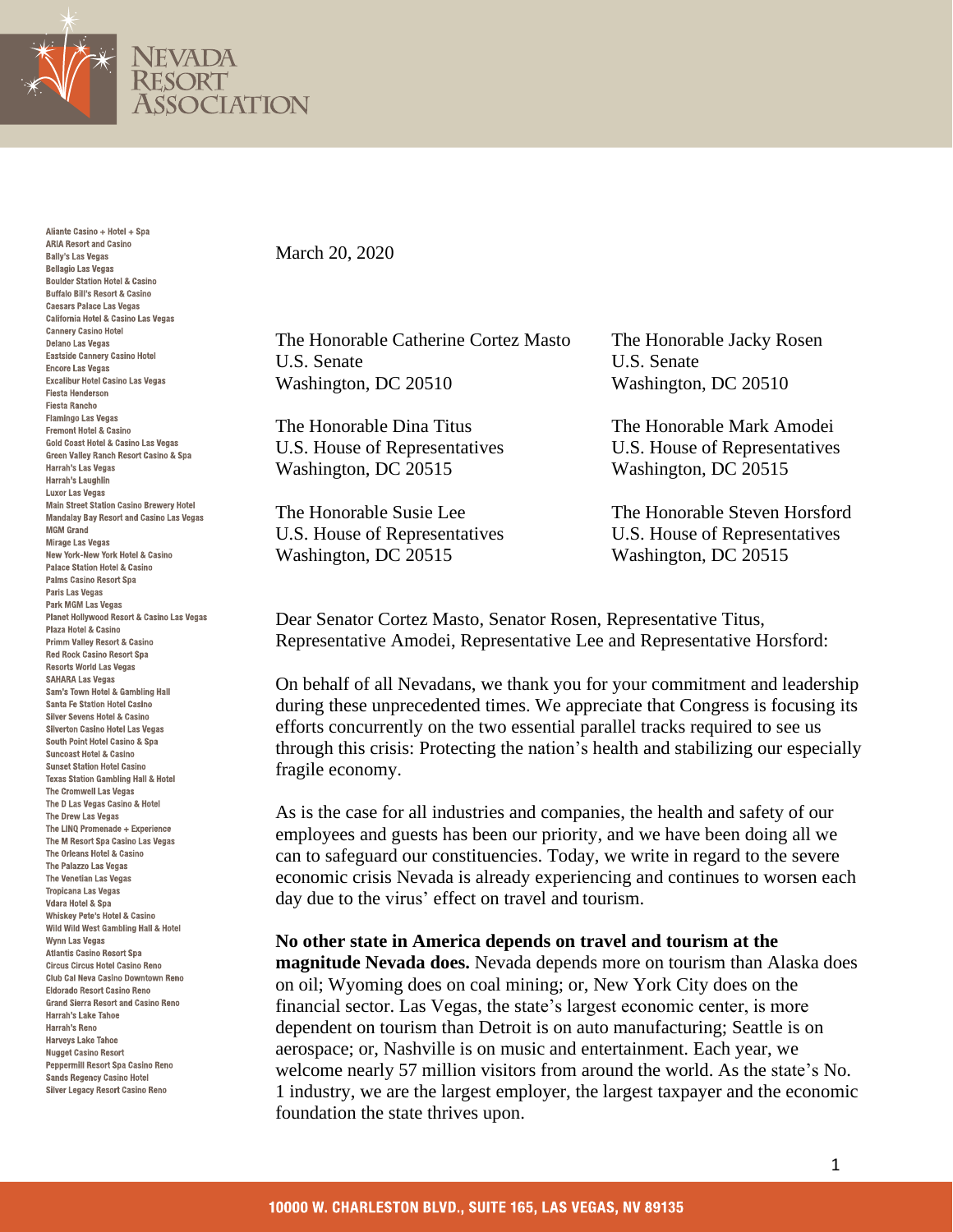Briefly, Nevada's tourism industry is responsible for:

- **40% of Nevada's General Fund revenue**
- **Supporting more than 450,000 jobs (one in three jobs in Nevada)**
- **\$20 Billion in wages and salaries annually**
- **\$1.8 Billion in industry-specific fees and taxes**
- **\$75 Billion in annual economic output (45 percent of the state's aggregate output).**

While various segments within the travel industry have been active on Capitol Hill sharing the impact to their respective industries, we want to alert you to the undisputable fact that **Nevada is the crossroads where all the segments of the travel industry meet – making us the national epicenter of economic devastation caused by COVID-19.**

The significant economic loss to Nevada's economy began in January when the outbreak in China affected visitation to Las Vegas for Chinese New Year and battered three of our largest Las Vegas-based companies with operations in Macau: MGM Resorts, Wynn Resorts and Las Vegas Sands Corp. In February, the cascading effect of cancellations in our meetings and convention business was relentless due to fears of the virus, resulting in the loss of hundreds of thousands of room nights and millions of dollars in visitor spending. **We estimate the impact of March and April meetings and convention cancellations is already approaching \$2 billion in lost economic activity** and subsequent events are generating losses multiple times this amount in the coming weeks. Las Vegas' meetings and convention industry alone supports more than 67,000 jobs and accounts for almost \$11 billion in economic impact.

Next, leisure travel plummeted as more people chose to stay home, resulting in never before seen low levels of occupancy. Finally, on March 17, 2020, to help stop the spread of COVID-19, Nevada's Governor ordered all casinos closed for at least 30 days. This necessary public safety initiative has immediately put **approximately three out of every four positions in Nevada's tourism industry at risk.**

The Nevada Resort Association has engaged an economic research and analysis firm to assess the economic impact of COVID-19 on Nevada. **Their analysis has determined that 320,000 employees relying on \$1.3 billion in wages and salary payments each month are at immediate risk. These numbers are nearly twice those reported during the Great Recession.** The near-term impacts of COVID-19 are devastating, not only for the industry, but the state as a whole.

At present, these impacts are being held at bay by companies' ability to maintain payrolls and employee health benefits while their businesses are effectively shut down. This condition is not sustainable; and, should those efforts subside, **Nevada could quickly see its unemployment rate increase above 30 percent and its state output fall by a similar**